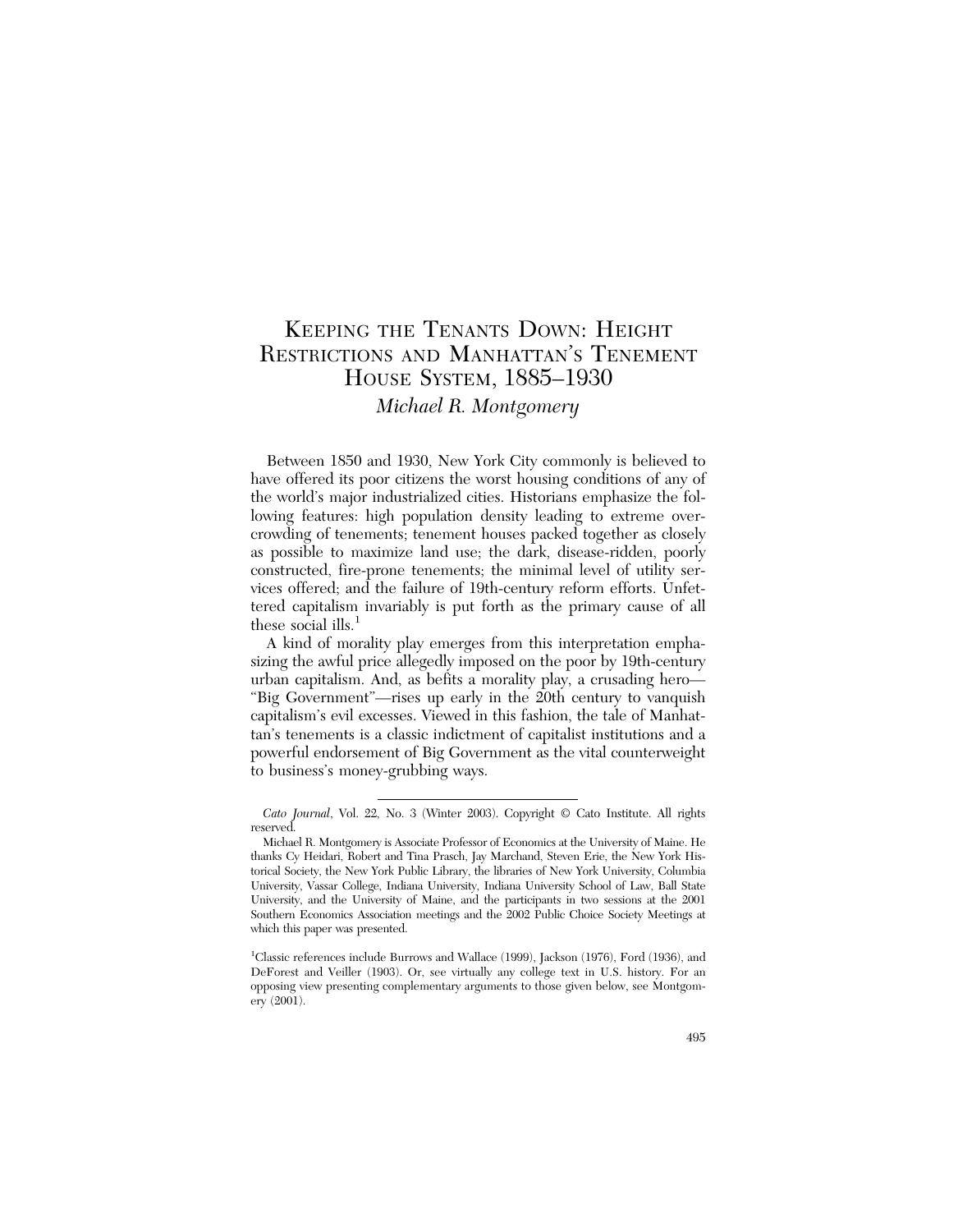Because the verdict of "market failure" is so firmly fixed in both the academic and the public mind, it is not surprising that little has been done to reexamine the evidence supporting the idea that New York's 19th- and early 20th-century housing problems are the product of markets, not government. And yet, evidence of "government failure" is not hard to find once it is looked for.

This article focuses on a little-noticed New York building regulation: building height restrictions. Such restrictions began in New York with an 1885 law banning residential buildings higher than 80 feet. They were tinkered with over the next 30 years before being deeply embedded into, and intertwined with, the comprehensive zoning act of 1916 (the nation's first), where they remained in place at least into the 1930s. I argue that these seemingly innocuous regulations had a severe impact retarding progress at the lower end of the New York City housing market. Specifically, they created an environment in which the worst classes of tenements were spared competition that would otherwise have tended to cause their demolition and replacement early in the 20th century.

## Manhattan's Tenement House Problem

Manhattan's tenements were widely regarded by 19th-century commentators as the worst urban housing of their day (e.g., Potter 1889: 158; DeForest and Veiller 1903: 4). This verdict was reached not only because of the sheer scale of the tenement system hundreds of blocks were given over to unbroken rows of such structures—but also because of the poor quality of living conditions there. Tenements were long, narrow residential buildings, usually from three to five stories in height (DeForest and Veiller 1903: 211), often built specifically for the lower-income groups.<sup>2</sup> Often several hundred people would crowd into a single building, as renters would take in boarders to make ends meet, leading inevitably to conditions that drew the ire of reformers. The first tenement in Manhattan seems to have been built in the 1830s (Burrows and Wallace 1999: 587). By the 1850s, the tenement system was in full swing, as tenements supplanted the ramshackle shanties and carved-up former homes of the well-to-do that formerly had housed Manhattan's poor. Following the Civil War, tenement construction exploded, largely in response to the

<sup>&</sup>lt;sup>2</sup>It is a largely forgotten feature of 19th-century Manhattan that there was a broad and active market supplying new residential units specifically for the urban poor. Such supply was effectively regulated out of existence by legislation beginning with the 1901 Tenement House Act (Jackson 1976: chap. 10).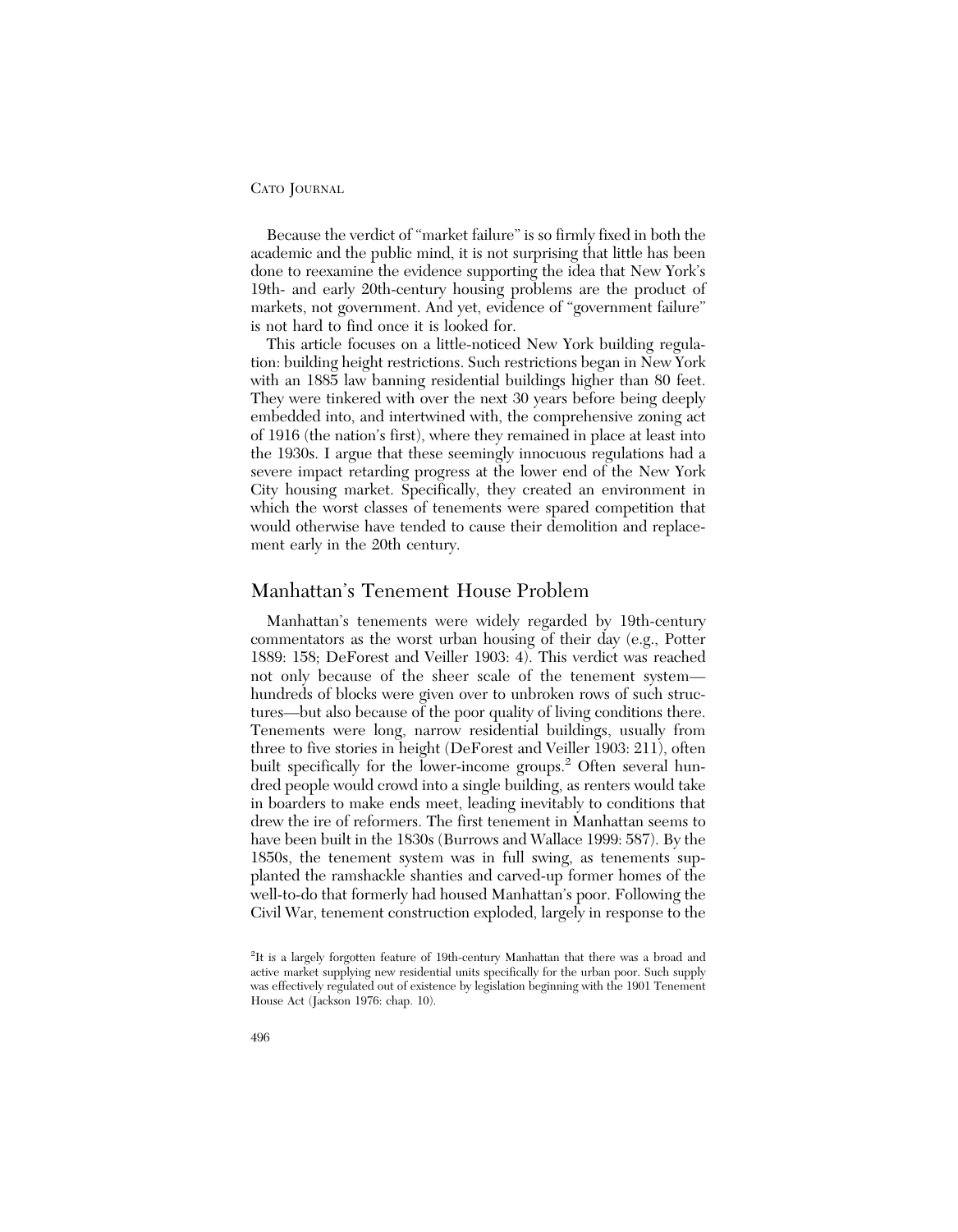tides of immigration coming from southern and eastern Europe. By 1900, the overwhelming majority of the poor lived in tenements.<sup>3</sup> In addition, many well-to-do Manhattanites lived in structures of the tenement type: long, narrow, and dark, but with more amenities and space per person than in the poorer districts (Jackson 1976: 80–81).

Ownership and management of tenements was, by and large, a small-scale "mom-and-pop industry": often the owner of a tenement housing hundreds of immigrants was a former immigrant himself. In these days before well-developed mortgage markets, funding was limited, and the financially strapped owner often was not in a position to build on more than a single lot in Manhattan's expensive real estate market. The minority of owners building on multiple adjacent lots typically chose to build duplicate autonomous structures on each lot rather than gamble on a larger structure that, presumably, would be less liquid in case of sale (presumably, this also was a means of hedging one's bets against the ever-present risk of fire).

Given the strong tendency to build tenements on single lots, difficult quality-of-housing problems emerged in the tenement districts. These problems largely stemmed, remarkably, from decisions made in 1811, when the city imposed a uniform lot size of 25-by-100 feet on all real estate (roughly) north of 14th Street (the approximate extent of development in 1811).<sup>4</sup> As the city expanded northward during the 19th century, all development had to be fitted into the 25-by-100 straitjacket. The lot size was inappropriate from the standpoint of housing the urban poor for three reasons. First, 2,500 square feet was too large a plot of land to be affordable to the typical urban homesteader of small-to-moderate means, an intractable economic fact that promoted the development of the tenement system instead of singlefamily homes. Second, it was such a large investment for the tenement builder/speculator that economics virtually demanded that as much of the lot as feasible should be covered by one's building (often, lot-coverage well above 75 percent was achieved).

Third, the long, narrow shape of such a lot virtually mandated that a long, narrow building be built. Rooms in the center areas of tenements thus tended to be undersupplied with "light and air"—such

<sup>&</sup>lt;sup>3</sup>In 1893, a bit above half of the total population of Manhattan was "found to be 'tenement dwellers', as that term is ordinarily construed" (Ford 1936: 187).

<sup>&</sup>lt;sup>4</sup>The deleterious effect on tenements of New York's rigid lot-size restriction was well understood by many 19th-century commentators, as it was also by the leading reform advocates of the early 20th century. Today, recognition of its impact seems confined mainly to students of urban architecture (e.g., Plunz 1990: chap. 1), although a prominent exception is Jackson (1976: chaps. 7–8).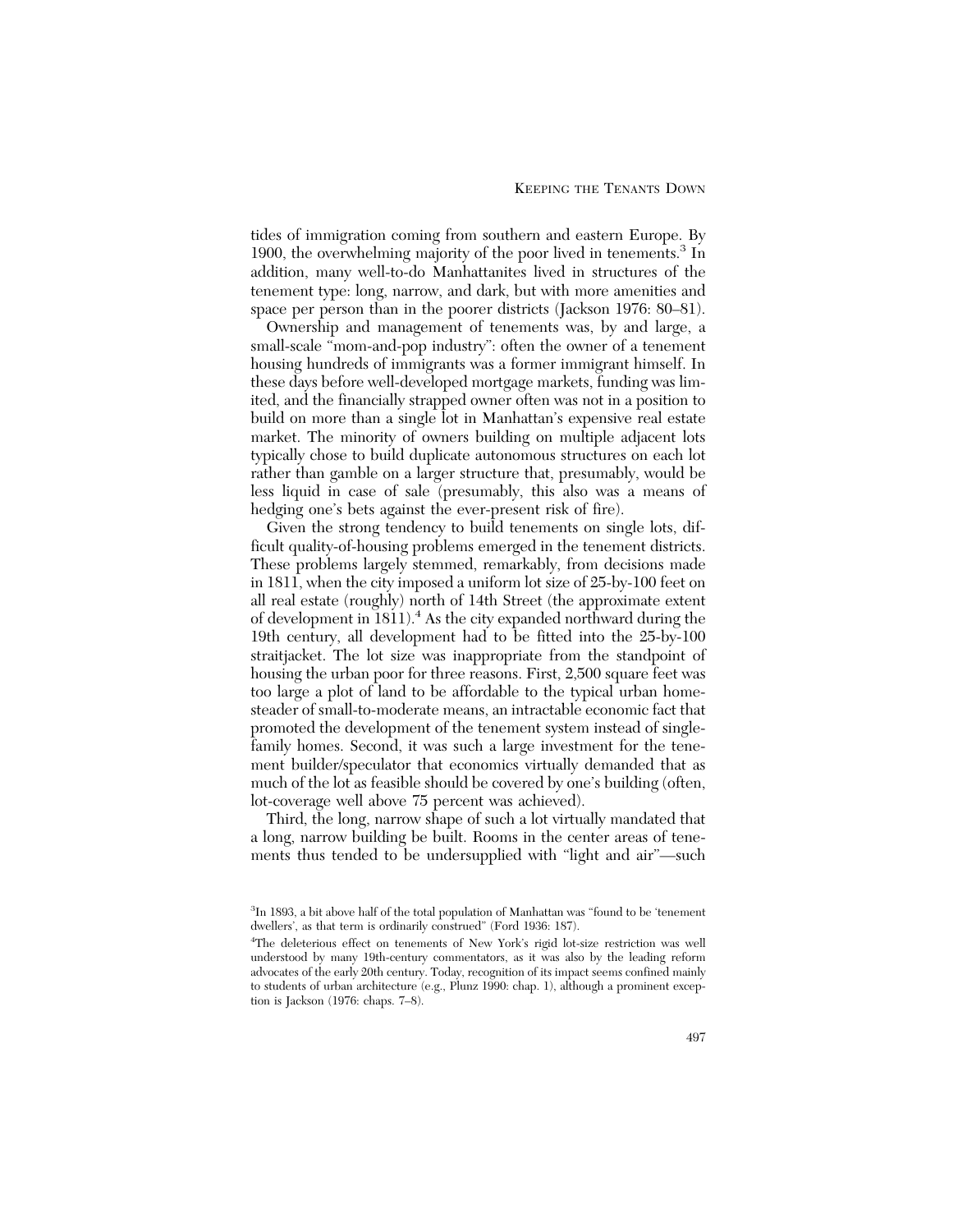rooms, in fact, often were windowless. Any light that did exist rapidly disappeared as adjoining lots were built up with other tenements, creating whole blocks where the typical room was dark, damp, poorly ventilated, and (often) disease ridden. This environment must be interpreted in the context of a day when artificial lighting was of poor quality and expensive, and the absence of electricity ruled out artificial means of circulating air. These forces were compounded with remarkable overcrowding of structures, the absence of running water, and the primitive state of sewer systems and toilet facilities (these were few and filthy, and often in the yard where they were used by passers-by as well as residents).

One can argue, as did numerous 19th- and early 20th-century experts, that, in the absence of the 25-by-100 lot-size restriction, New York's housing problems would have been greatly diminished (e.g., Potter 1878a, Olmstead 1876). Prior to about 1865, it is likely that the impact of the lot-size restriction was not substantial. However, as development moved relentlessly up Manhattan Island, the constraint prevented modest single-family houses from being constructed in areas where, with smaller lots, it would have been economical to do  $\mathrm{so.}^5$ 

Further, the rigid lot-size restriction discouraged experimentation with alternative architectures that might have led over time to a market-based improvement of the standard Manhattan tenement house. For example, one 19th-century architect showed that a block built around shallower lots (say, 25-by-50 feet) would have encouraged Philadelphia-style rows of townhomes similar to modern townhomes—more square-shaped structures allowing light and air to enter from both front and rear, so that every room in the house would receive significant relief from the problems plaguing Manhattan's tenements. Such blocks would have housed as many or more people than a block of tenements, while offering far better conditions (Potter 1878b, 1878c; Plunz 1990: chap. 1). If the uniform lot size had not been imposed in 1811 throughout all of Manhattan, it is likely that some developers in the mid-to-late 19th century would have reconfigured lot sizes in various undeveloped parts of the island and allowed subdivision of lots. Alternative, small-scale, profitable strategies for housing the urban poor could then have emerged quite early and

<sup>&</sup>lt;sup>5</sup>Philadelphia, the "City of Homes," was a notable counterexample of the era to New York (Ford 1936: 270). Philadelphia was a city where the overwhelming majority of the poorer classes were housed in single-family homes on tiny subdivided lots. However, Philadelphia's poorest citizens lived in slums based on carved-up or shared single-family homes, as did most of the world's poorest urban residents.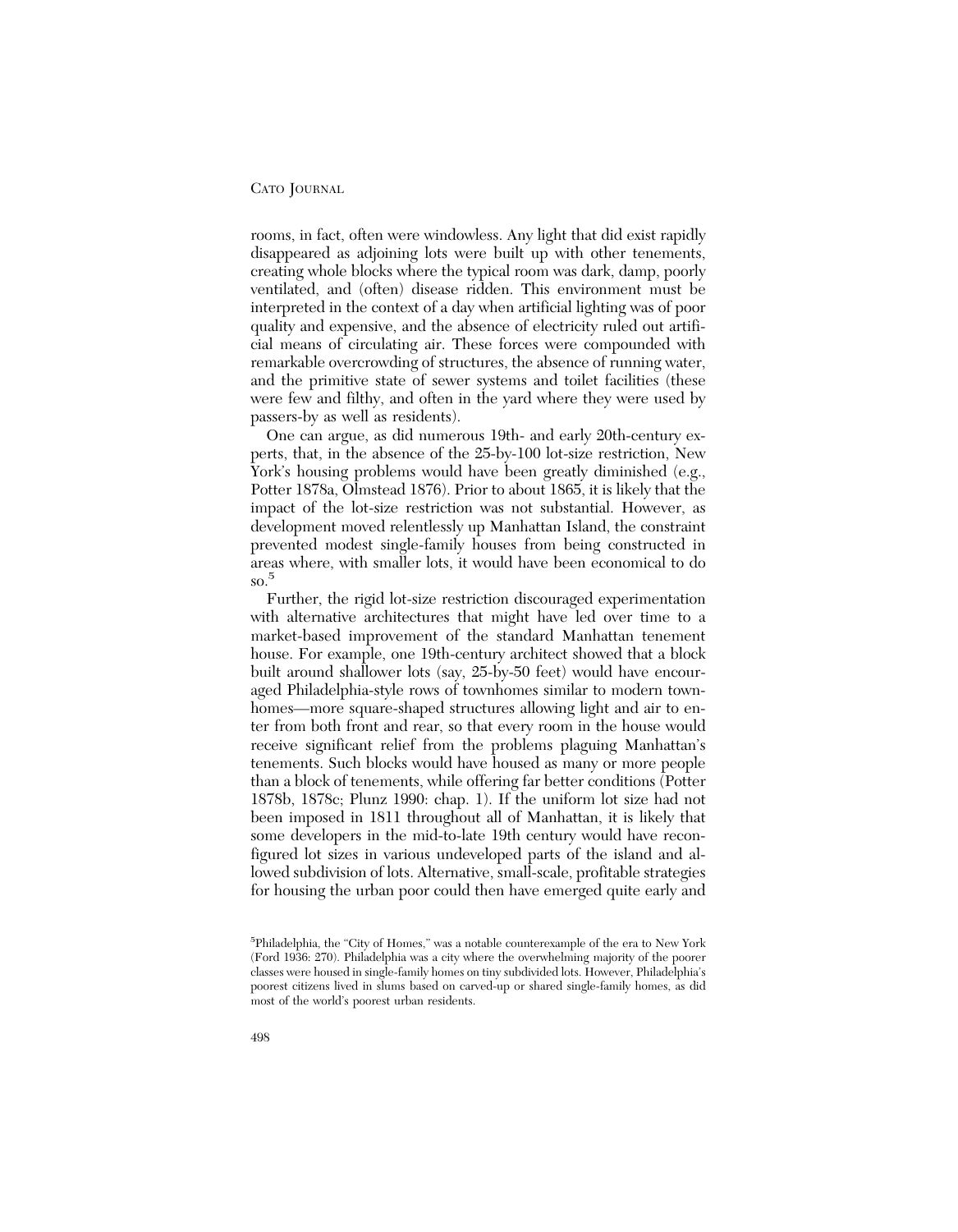been a substantial part of the New York housing environment by 1900. That this did not happen was due in large part to the 1811 mandated uniform lot size of 25-by-100 feet.

# Housing and the Rise of "High" Buildings in Manhattan

If lot-size restrictions effectively prevented the building of houses on small lots, what about the alternative of building large multi-unit housing structures on multiple lots? To do this efficiently in Manhattan's expensive real estate market, such buildings needed to be tall or "high," as they often were termed at the time. Prior to about 1870, very few structures in Manhattan were more than five or six stories in height. Higher floors of buildings tended to rent at a substantial discount, due to the need to climb several flights of stairs to reach one's workplace or residence. Otis's invention of the safety elevator at midcentury heralded the end of this constraint on vertical real estate development (Burrows and Wallace: 670, 940–41). Meanwhile, a revolution in building techniques was under way due to steel-frame construction methods, new fire-resistant technologies, and related innovations, paving the way for the construction of far taller buildings.

The development of new technologies for the construction of "high" buildings brought on not only an architectural revolution but an economic one as well. Ground rents in Manhattan were high, pointing to a need to economize on the use of scarce space in those areas of the city most in demand. Tall-building technologies eased this problem, and during the latter part of the 1870s and early 1880s numerous structures greater than 10 stories began to appear in various sections of the city.

While history has focused on the commercial "skyscrapers"<sup>6</sup> of this era, a substantial number of residential tall buildings were built as well. These were aimed at the upper-income groups; indeed, many were financed as condominiums, where those who were to own "flats" in a building would pool their resources and finance the building's construction. Fashionable residences in buildings such as the Dakota, Osborne, and Chelsea began to compete with high-class single-family residences. Large, tall hotels also were built, some with plush apartment units. These buildings were constructed on multiple adjacent lots, often a 200-by-200 foot square. Use of larger sites offered relief

<sup>&</sup>lt;sup>6</sup>The term, coined early in the 1800s, originally described large sailing ships with high masts.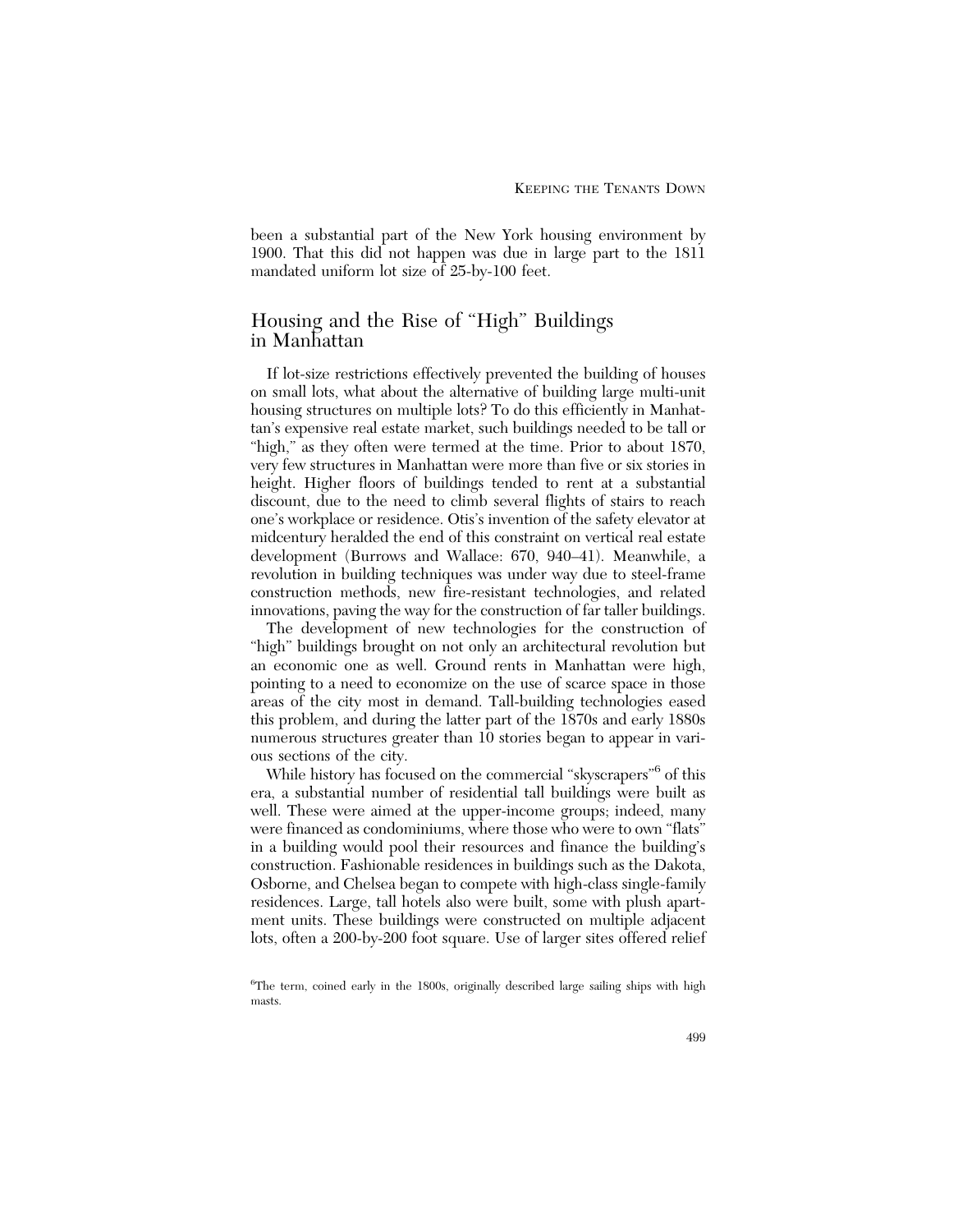from the harsh constraints imposed by the 25-by-100 lot—a fact that, while obvious to us today, only gradually was becoming understood by the builders and social activists of the late 1800s.<sup>7</sup>

By the early 1880s, a tall-apartment building boom was under way in New York City. Articles were appearing in the major newspapers, architectural journals, and fashion magazines emphasizing the appeal of the new spaces, the large quantity of new units then coming onto market, and how the well-to-do were leaving older small-scale housing to live in the new "French Flats" (Jackson 1976: 76–77). Since most of these new units were aimed at the upper-income groups, it is easy to argue that they would not have offered much relief to the housing problems of the lower-income groups. This perspective, however, probably is an oversimplification. The connotation of "tenement" today is of housing for the lower-income groups, but in fact many upper-class residences also were officially classified as tenements.<sup>8</sup> Many of these were the same long, narrow, single-lot type as the worst hovels of the Lower East Side. As Jackson (1976: 80) noted, all such housing had the same structural problem of lacking "light and air." The difference was that the well-to-do lived on the more fashionable streets and avenues, did not overcrowd dwellings, demanded higher-quality construction, had first-class amenities such as running water, and maintained units better. "Tenement" life at the top was considered a very urbane lifestyle (structures of such a shape and basic design could be found on some of the most prestigious streets and avenues, and many elsewhere were inhabited by the well-to-do).

Thus, given that many people of all income classes could be found residing in essentially the same building-frame—a long, narrow, structure several stories high built on a single 25-by-100 lot—there is more reason than one might initially think to assume that, as the supply of apartments rose, competition for renters at the higher in-

<sup>7</sup> According to Plunz (1990: 18), only in Potter's (1878a) article, does the idea first appear that "by building on multiple lots, rather than single lots, the restrictions of the twentyfive-foot module could be overcome to increase manyfold the design possibilities for tenement plans." A contemporary builder emphasizes such motives: "You see the great temptation to build apartment houses lies in the fact that you can get as much out of two lots as you would out of six. . . . Builders now buy a lot, not so much with a view as to the kind of house they will be able to build on it, but how *high* a structure they can get on it." Interview with architect George Da Cunha, *Real Estate Record* (1883: 881).

<sup>8</sup> New York City had a very broad definition of a "tenement house," so that virtually any rental unit with more than three units was classified as a "tenement" for city purposes (DeForest and Veiller 1903: 37; Jackson 1976: 76). Late 19th-century studies testified to the fact that many tenements were middle-class housing. In the mid-1880s, "only one-third of the tenement stock, or 7,000 buildings, were considered inferior by one expert's standards" (Jackson 1976: 94). Jackson suggests one-third to one-half as a likely range.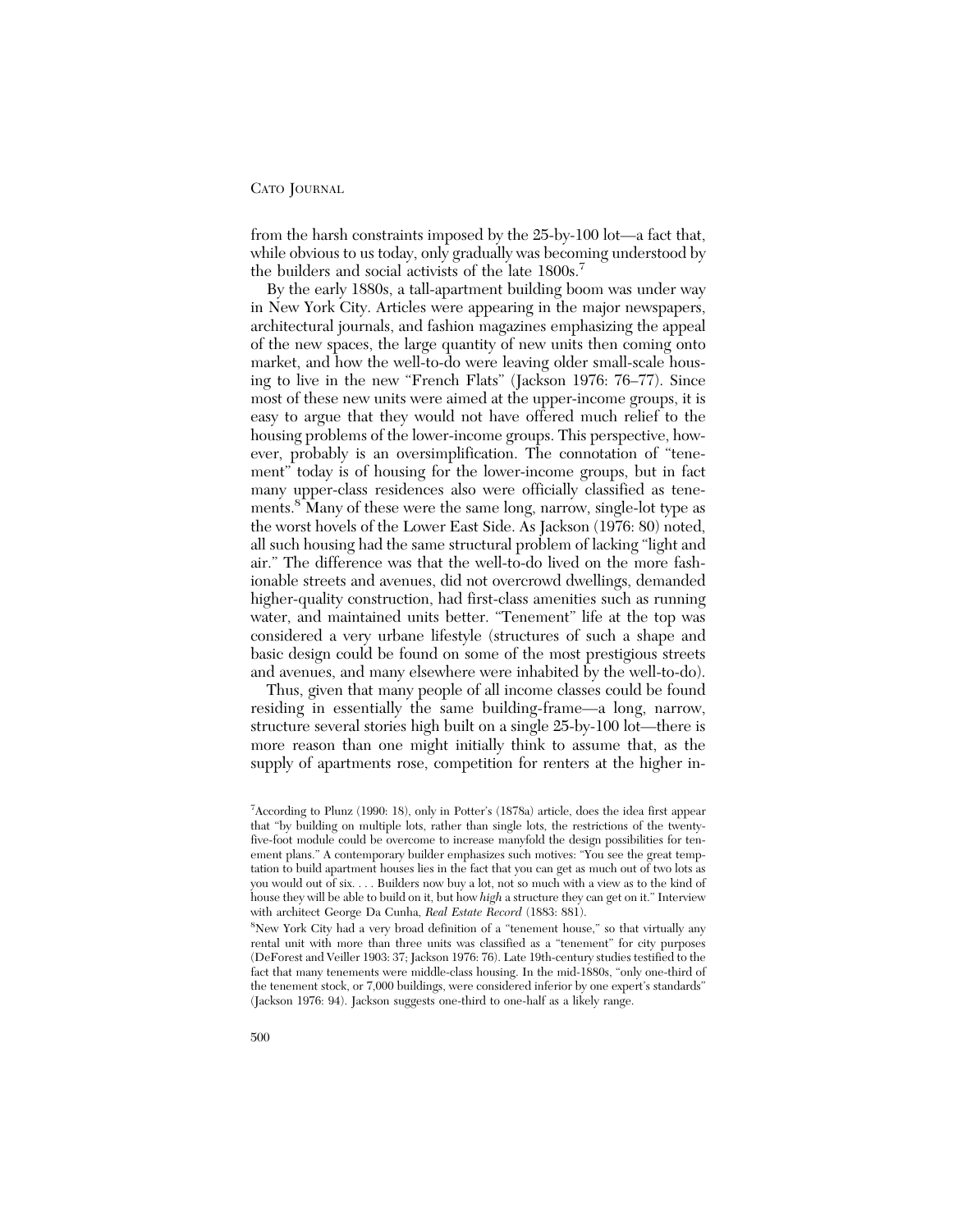come levels would create pressure that would "filter" down to a degree all the way to the lower income levels. This argument receives some support from the evidence documenting that many lowerincome tenement dwellers of this period did leave poorer-quality tenements for higher-quality units when changing economic circumstances made it feasible to do so (Burrows and Wallace 1999: 991–92, 1117–20). Further, neighborhoods in Manhattan changed character quickly and often, so that a ritzy area might be downgraded to middle class within a decade, or middle class to working class, as population movements occurred (Burrows and Wallace 1999: 715–17; Lockwood 1976: chap. 14).

A more fundamental issue, however, involves entrepreneurship and the process of discovery that typically accompanies market forces (Kirzner 1985, Reisman 1998: 176). New technologies, especially radically new and costly ones, usually begin as products purchased overwhelmingly by the wealthy. Over time, as competition promotes the discovery of cost-reducing innovations and as scale economies are exploited, there is a tendency for prices to fall sharply, and so downscale varieties of such goods are made available at prices affordable to those of well-to-do and middle-income levels. First, the basic technological viability of a new type of good is demonstrated—usually this is a phase where the wealthy are nearly the only customers. But once viability is established, new entrepreneurs enter the market by inventing ways to modify the good's features so as to target middleincome groups. The classic example of this market process is the development of the mass market for the automobile.

Over the 1885–1915 period, such a market process would have promoted the building of tall residential buildings for Manhattan's middle-income groups, thereby increasing housing opportunities indirectly for the upper levels of the lower-income groups. As some middle-income renters moved to tall buildings, a softness would have tended to develop in the market for middle-income tenements, placing downward pressure on rents for this class of tenement. In turn, this would have opened up new opportunities for the lower-income groups to rent more attractive dwellings. As they moved, they would have placed downward pressure on rents in the types of structures they previously had been renting. These market forces then would have tended to continue to exert downward pressure on rents in still lower-quality tenements. Through this mechanism, the lower-income groups would have benefited indirectly from the construction of tall apartment buildings.

The further down the income scale one believes tall-building entrepreneurs would have been willing to go in seeking new outlets for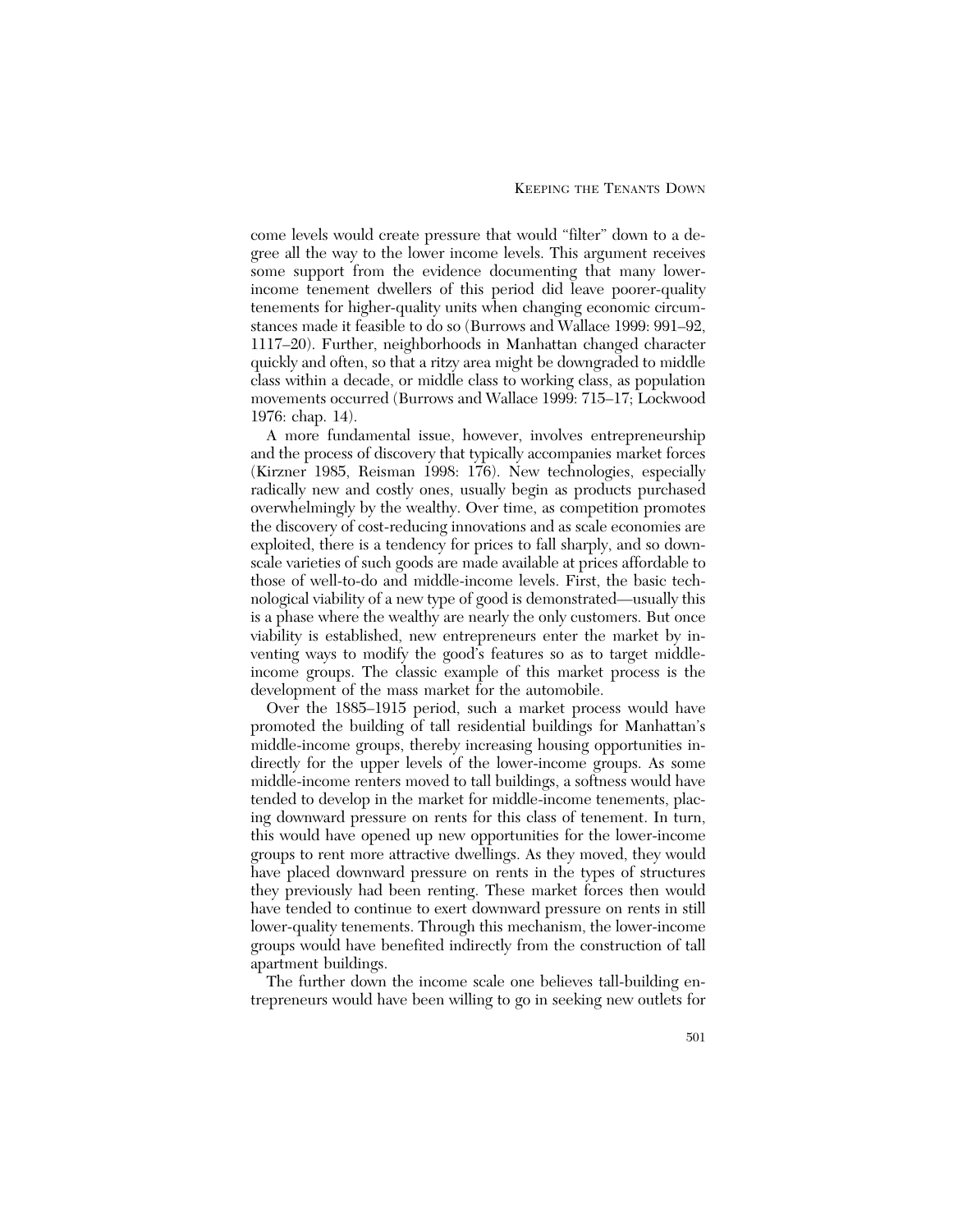their product, the more direct—and thus probably stronger—would have been the forces benefiting the poorest citizens. It is possible that such forces eventually would have reached the point where tall buildings were being built specifically for the lowest-income groups.<sup>9</sup> However, a sticking point here was the perception of contemporary observers that both fire-risk and disease-risk were greater in tall residential buildings. Although, by the early 1930s, tall residential buildings for the poor were being aggressively built by the federal government, it seems likely that the greater risks of fire and disease posed by the poor's living habits would have sharply limited tall residential buildings for the poor before, say, the 1920s, by which time the necessary technologies to compensate for such factors appear to have been developed. However, given the "filtering" argument, it would not have been necessary for tall residential buildings to have been targeted directly at the lowest-income groups in order for these groups to have benefited markedly from adoption of the tall residential-building model. Thus, it is reasonable to conclude that the widespread development of tall residential buildings would have benefited all income classes during the 1885–1915 period.

# Building Height Restrictions of 1885

Manhattan's tall buildings of the late 1870s and early 1880s generated considerable controversy. While some members of the upperincome groups were benefiting from the trend to tall buildings by living and working in tall residential and commercial buildings, other members of the "upper classes" were seeking to curtail such buildings through political means. The main issue of contention came about—as is often the case—due to ambiguities in property rights. Longstanding legal traditions in the common law suggested—but did not clearly indicate—that homeowners enjoyed rights to that sunlight which "naturally" would reach a building lot they owned. Tall buildings threatened this perceived right by casting huge shadows. Leading residents of many upper-class neighborhoods believed that their rights to a certain quality of life were threatened by the prospect of neighboring tall buildings. In the early 1880s, prominent citizen-

<sup>&</sup>lt;sup>9</sup>Large (though not tall) building projects were built for the poor by private "limiteddividend" philanthropic societies during the 19th and early 20th centuries. These societies were not pure charitable organizations, but instead sought a reduced profit for their investors while passing on more desirable housing features to the poor than was standard in Manhattan at that time. They pioneered the development of large-scale housing for the poorest income groups, and a natural extension to taller such buildings would at first glance seem to have been a natural development.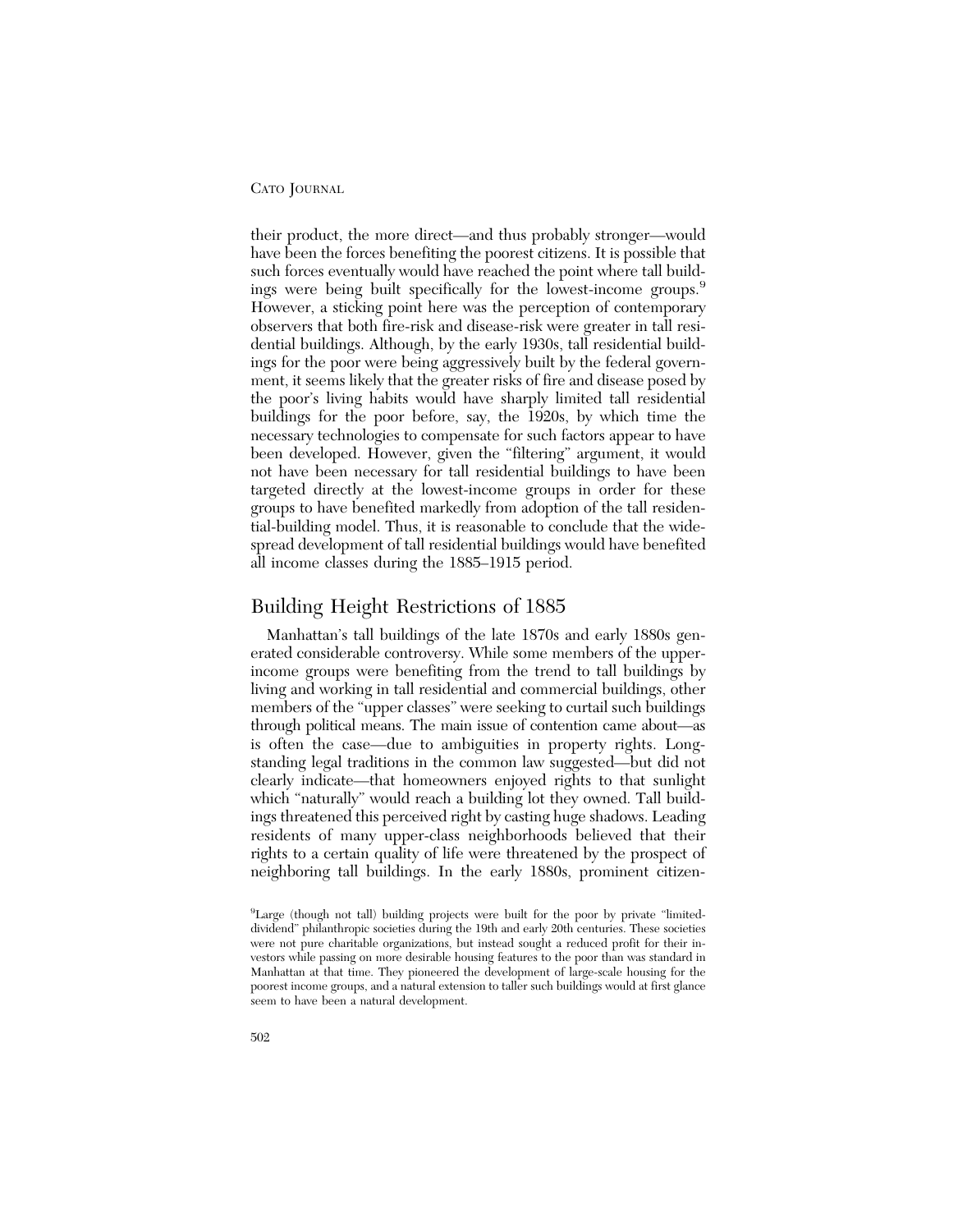groups commissioned studies of the "high building question" and petitioned city and state government to impose a moratorium on tall building construction (e.g., Heights of Buildings Committee 1883).

In seeking such legislation, there was less resistance to banning tall residential buildings than there was to banning tall commercial ones. Office buildings were less likely to be built in high-income neighborhoods, so they clashed less with the wealthy's interests. Moreover, the commercial-building interests were larger, better financed, and so stronger politically than interests supporting tall residential buildings; the residential building industry was still at this time mainly composed of many small-scale builders (*Real Estate Record* 1888b: 208). Further, influential health and safety arguments seemed to apply better to residential tall buildings. More populated tall buildings, it was argued, had a higher risk of spreading contagious diseases among people living or working in them. Tall residential buildings, which had people staying in them 24 hours a day and where more biologically sensitive activities went on, thus seemed more susceptible to diseaserisk. Opponents of tall buildings also stressed the risk of fire (Burrows and Jackson 1999: 1052). Fireproofing technologies were imperfect, and the upper stories of tall buildings could not be reached by firefighters' ladders and hoses—problems seen as more serious for residential than commercial buildings.<sup>10</sup> Finally, banning residential buildings likely appealed to those with commercial-building interests, who naturally would have welcomed reduced competition from those with residential-building interests for scarce building sites.

After several failed attempts, in June 1885, the New York State legislature passed a bill restricting the height of all residential buildings henceforth to be built in Manhattan to a maximum of 70 feet on the narrower streets and avenues, and 80 feet on the wider streets and on the normal avenues (Ford 1936: 181).<sup>11</sup> No exceptions were

 $^{10}$  It is far from clear that these arguments made sense. Diseases were a constant threat in the poorer tenement districts, and the threat of fire was omnipresent for all tenements, since fireproofing was expensive and tenement designs made it easy for fires to spread from the basement to the upper floors. Fire escapes often were blocked and sometimes impassable. (Regarding fires and fire escapes, see DeForest and Veiller 1903: 261–89.) While it is true that, given a fire occurred, it was more dangerous to be in the upper floors of a tall building than in a tenement, scale economies in the larger buildings meant that it was economical to adopt the best available fireproofing technology. Many tenement dwellers died or lost all their property due to fires over the 1885-1930 period. Overall, it is far from clear that tall buildings posed the greater fire risk (*Real Estate Record* 1888a: 111–12). Likewise, due to better construction, tall buildings quickly established themselves as superior to tenements in reducing the threat of disease.

 $11$  The 70-foot limit, interestingly, was the same height as that imposed in ancient Rome in A.D. 64 (Landau and Condit 1996: 112).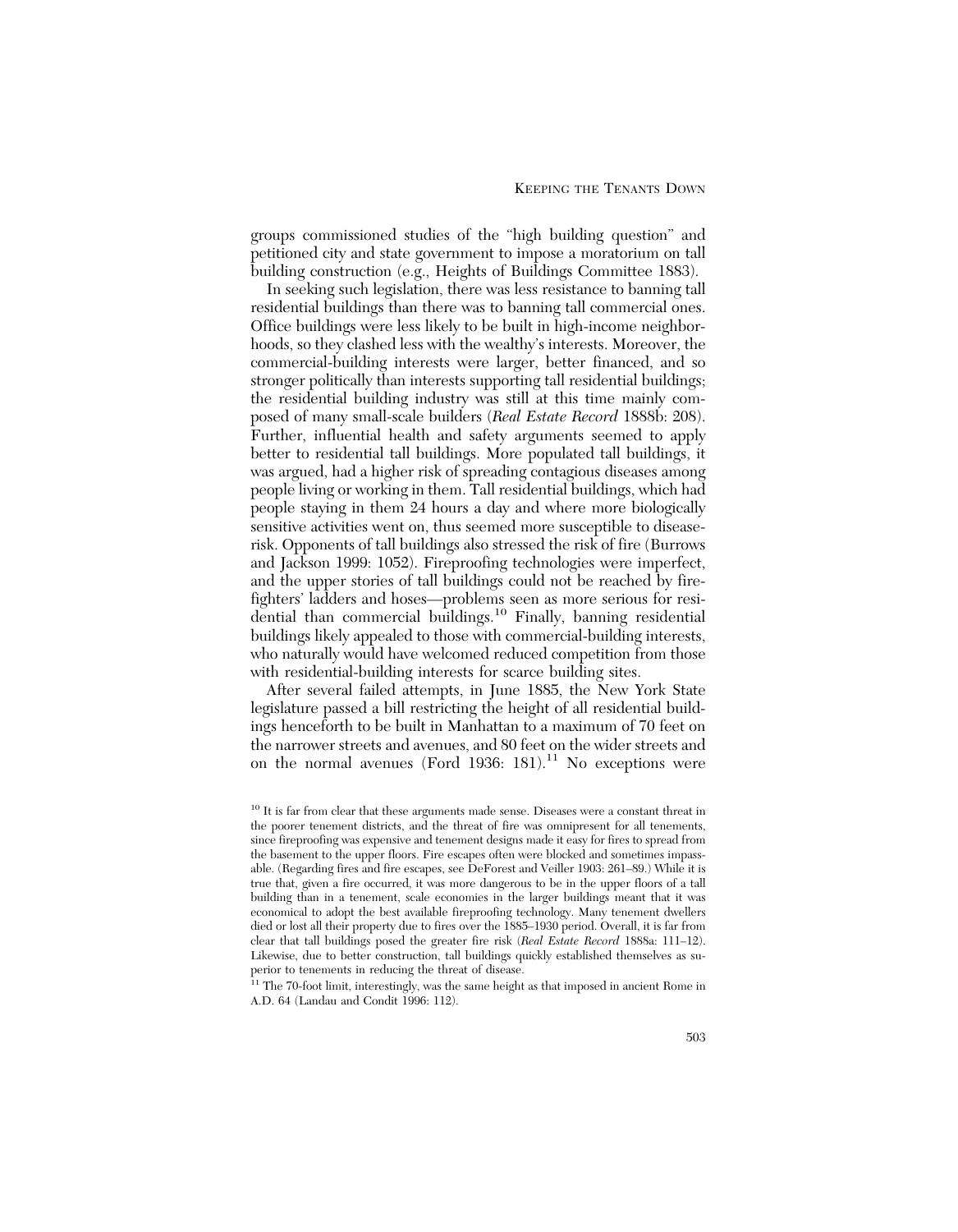granted for corner buildings or for those that fronted parks or other open spaces. The height restrictions allowed apartment buildings of five or six stories but outlawed taller residential structures.<sup>12</sup> By contrast, the height of commercial buildings remained unregulated through 1916 (when zoning came to Manhattan).

The consequences of the new regulation were what economic theory would predict. First, economic rents accrued immediately to owners of existing tall residential buildings due to the restriction of potential competition from the new buildings that would not now be built. There had been moderate overbuilding of tall apartment buildings and condominiums in the early 1880s leading to some rise in vacancies and rent declines in these buildings. This trend reversed sharply and rents firmed quickly over the 1885–87 period (*Real Estate Record* 1888a: 111).

Second, developers of apartment buildings found themselves unable to compete with commercial-building interests for Manhattan building lots offering appeal either as residential or commercial sites. Prior to 1885, "large apartment buildings had been constructed that not only competed with contemporary office buildings in their ground coverage but exceeded them in height" (Landau and Condit 1996: 134). This era now ended. Large apartment-building developers found their development prospects largely constrained to outlying areas of Manhattan—where land was relatively cheap and building height not so important—and unregulated Brooklyn, Queens, and other outlying communities. With the 1898 consolidation that created Greater New York, even these latter options were restricted, as height restrictions that had been developed to address Manhattan's problems became binding throughout the consolidated metropolitan area (Ford 1936: 202). The 1885 regulations thus had a severe inhibiting effect on construction of large apartment buildings in Manhattan.<sup>13</sup>

13P. G. Hubert, an eminent architect who designed many of the new buildings, reported in 1888 that "at the time that law was passed we had a great many owners of 5th avenue property in communication with us who contemplated tearing down their houses and

<sup>&</sup>lt;sup>12</sup>The link between height and stories can be gleaned from several examples appearing in the contemporary literature. Ford (1936: 953) provides numbers for both heights and stories for several buildings under construction in the 1930s. He states that, for early 1930s technology, the "extreme height limit" of a 90-foot-tall building would be 10 stories. He also describes a building built in the early 1930s that was 120 feet tall and 12 1/2 stories. This translates into about 12 feet per story for this era. The relationship between height and story appears similar for the 1880s. Ford (1936: 170) quotes the Heights of Buildings Committee (1883) who state that a particular building being planned at that time would be 15 stories tall and 182 feet high, implying a rate of 12.133 feet per story. Thus, a seven-story building would be around 85 feet tall, and in violation of the building height restrictions even on the widest streets.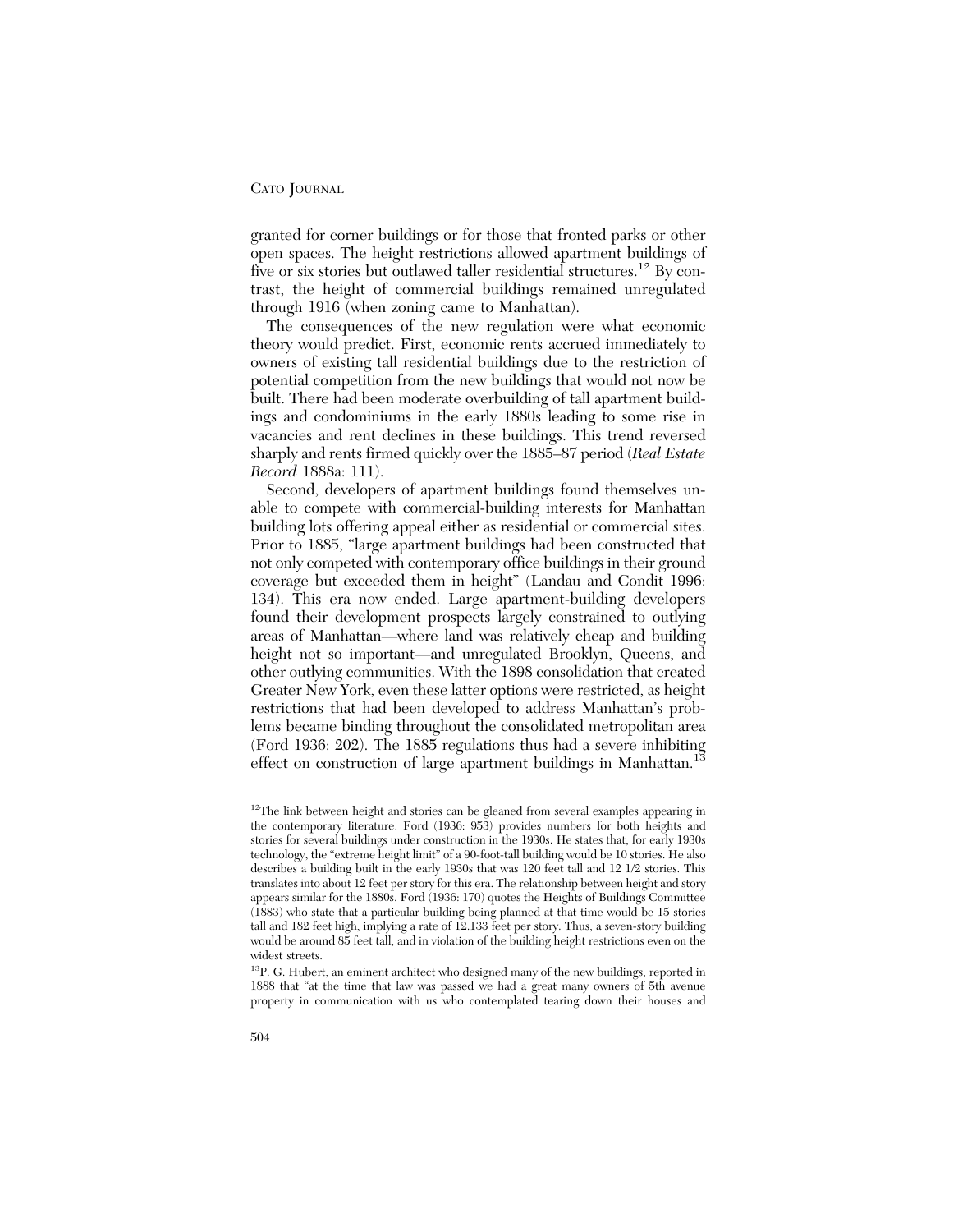After 1898, these effects were extended to all of Greater New York City, except for a brief period (1897–1901) when there was some liberalization of the restrictions.

A third impact of the height restrictions illustrates how regulations can have unforeseen effects due to the "all-or-nothing" character of rule by regulatory diktat. Hotels were a particularly troublesome gray area in the new regulatory regime, in that they were both short-term residences and commercial buildings. What should be their status under height restrictions? It was decided to classify hotels as commercial structures; thus, their heights would not be regulated. The upshot was that apartment hotels—already popular in Manhattan as an alternative to more traditional living arrangements—were built in great numbers and became one of the city's most prominent cultural features in the late 19th and early 20th century. Significantly, apartment hotels were able to compete vigorously with other types of commercial development for prime real estate in midtown and lower Manhattan, suggesting that large apartment buildings and condominiums also could have competed for these building sites, had they not been held back by height restrictions (Landau and Condit 1996: 338–41).

Finally, height restrictions helped prop up the tenement system by inhibiting the development of the tall apartment building as an indirect—and over time a direct—competitor. By preventing the development of tall residential buildings in Manhattan, height restrictions derailed a natural market process that would have lowered rents and increased quality beginning with the middle-class portion of the tenement market. Over time, real estate entrepreneurs would have tended to find ways to develop tall buildings profitably for lowerincome groups and would have substantially improved the low end of the tenement market. The height restrictions "short-circuited" that process.14 It is difficult to tell just how much relief of New York's tenement house problem would have been brought about by free (or even semifree) construction of tall residential buildings in 19thcentury Manhattan. But the choking off of this promising alternative

erecting a high apartment house in its place. But these all dropped off when the law was passed" (*Real Estate Record* 1888b: 208). Two years prior to the act's passage, fellow architect G. W. Da Cunha had predicted that "a great many apartment houses will be built on the west side, and hundreds of brick and frame dwellings torn down on the east side, so as to be utilized for the erection of these great structures" (*Real Estate Record* 1883: 882). <sup>14</sup>In particular, such entrepreneurs would not have the opportunity to redevelop Manhattan's Lower East Side, where many of the city's poor were housed in intensely crowded

tenements through the early 1920s. The very narrow streets in this area meant that residential buildings were limited to a maximum height of 70 feet, making redevelopment unprofitable.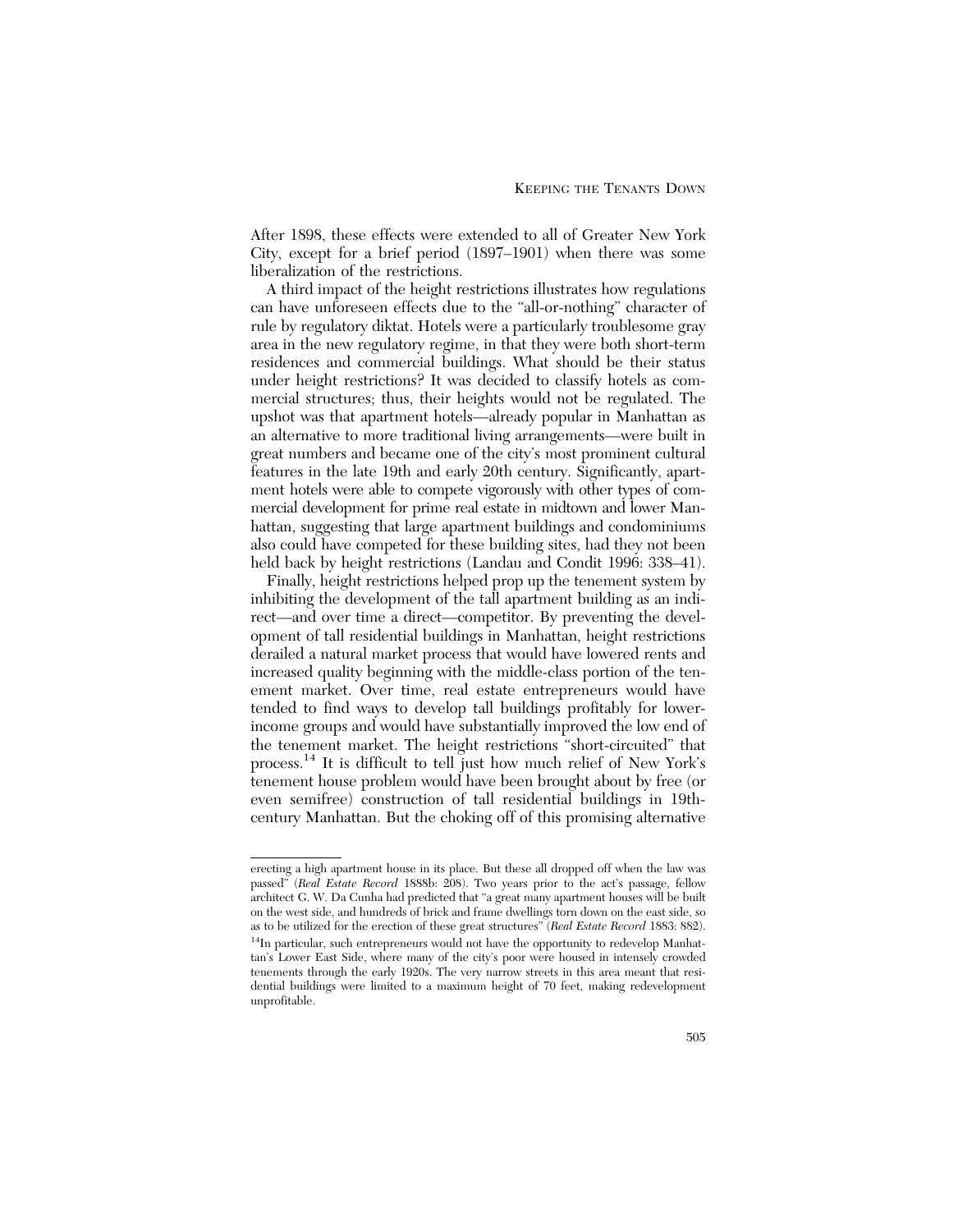to tenement life seems likely to have been a factor in the extension of New York's tenement system well into the 20th century.<sup>15</sup>

## Twentieth Century Developments

The 1885 height restrictions on Manhattan's residential buildings inhibited development through 1896 (*Real Estate Record* 1888b: 208). In 1897, a liberalizing amendment to the 1885 act was passed, allowing apartment buildings to be up to 150 feet high but mandating a maximum of 12 stories (Landau and Condit 1996: 112). That liberalization, however, was short-lived. In 1901, the landmark Tenement House Act was passed: Nestled within a thicket of new restrictions on tenement construction were new limits on residential building heights for virtually all multiunit residential buildings in Greater New York City. The act stated that "heights were not to exceed, by more than one-half, the width of the widest street upon which the tenement house stood" (Ford 1936: 220). Restrictions on the wider 80-foot "cross" streets were tightened as maximum building height dropped from 12 to 10 stories, while on the 100-foot avenues maximum heights were unchanged at 12 stories. Those restrictions remained in place from 1902 through 1916, and continued to make construction of elevator apartments throughout Manhattan unprofitable, except for the avenues and widest streets.

The impact of height restrictions was compounded by new provisions in the Tenement House Act of 1901 that mandated vast new changes to tenement house construction, which made tenements far more costly to build. Poorer citizens were effectively priced out of the market for these "new-law" units (Jackson 1976: chap. 10; Ford 1936: 225). New-law tenements were rented overwhelmingly to middleincome groups, while lower-income groups crowded into the old-law structures built before 1901, which had been grandfathered by the 1901 act. Old-law tenements quickly became excellent investments (Jackson 1976: 146). By 1910, the old-law tenement neighborhoods of Manhattan's Lower East Side were actually more crowded than they had been in 1900 when their density already had occasioned much comment (Jackson 1976: 143).16

<sup>16</sup> One spot in the Lower East Side already had been recognized in 1900 as the most densely populated spot on Earth (DeForest and Veiller 1903: frontispiece).

<sup>15</sup>One should also not overlook the "hand-me-down" argument: Buildings typically pass down the income scale as they grow older. Thus, many of the taller buildings that would have been built in the late 19th century would have been affordable to lower-income groups in the early 20th century. Contemporary experts endorsed the "hand-me-down" argument, even to the point of using it to justify the 1901 Tenement House Act, which priced the poor out of the market for new tenement construction, partly in the hope that the next generation's poor would have access to those units (Jackson 1976: 138).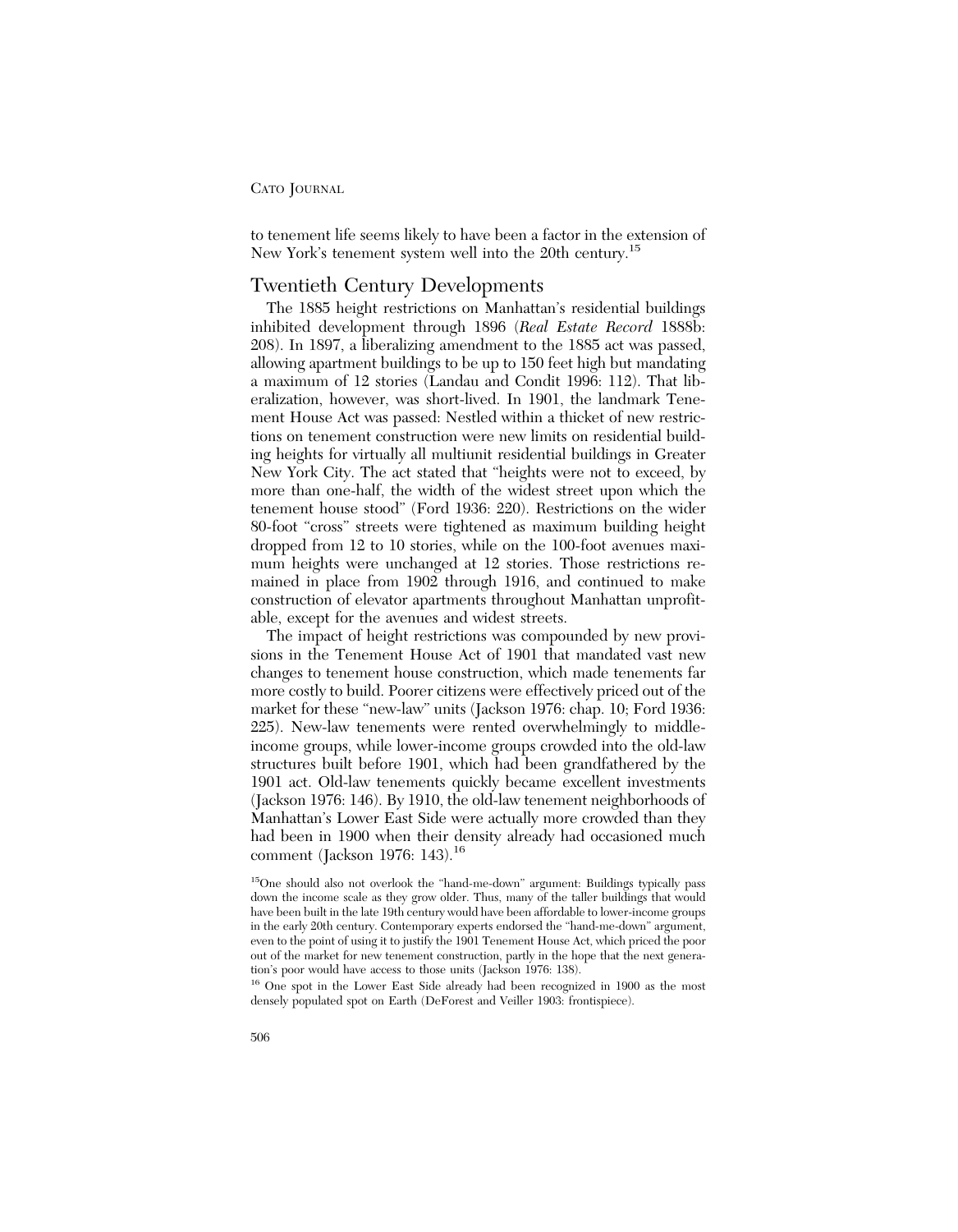It is likely that many of the expensive reforms to tenement design mandated by the 1901 act would have been more economical in larger buildings, due to economies of scale. Had taller buildings been more prevalent, the resulting broadening of the rental market would have offered more relief to the lower-income groups. Taller buildings would have exerted downward pressure on rents and demolition pressure on old-law tenements.

Another significant feature of the Tenement House Act of 1901 was the tying of building height restrictions to setback and other lot-coverage restrictions, in a way that imposed an additional "tax" on tall residential buildings. Ford summarizes the act's provisions on this issue:

A rear yard extending across the entire width of the lot was required, and for interior lots its depth was to be not less than 12 feet in every part, for buildings 60 feet in height, and increased by one foot for every additional 12 feet in height of building or fraction thereof. Outer courts on the lot line for 60-foot buildings must be not less than 6 feet wide at the curb level and increased 6 inches for every 12 feet of added height. Between wings their width must be at least 12 feet. Inner courts must be not less than 12 feet at the lot line and 24 feet in length [Ford 1936: 220].

Thus, usable ground acreage diminished as one's building got taller, with the "tax" beginning at a height of 60 feet and increasing for each additional 12-foot story built. These set-aside restrictions adversely affected plans for tall residential buildings that would have been marginally profitable. Since lower rents put greater pressure on profitability, it seems likely that such regulations fell disproportionately on lower-income groups.

The 1901 act was supplanted by the Zoning Act of 1916, the nation's first experiment with explicit zoning. Virtually all residential districts in Manhattan were made "one and one-half times districts," with building heights not to exceed the width of the widest street the building fronted by 50 percent (Ford 1936: 467). Set-aside restrictions thus were at least as severe as those implemented under the 1901 act. The 1929 Multiple Dwelling Act succeeded the 1916 act as the primary law regulating tenements, apartments, and other such units. The 1929 act finally brought apartment hotels under the jurisdiction of height restrictions, ending the late 19th- and 20th-century boom in their construction in Manhattan (Landau and Condit 1996: 113). Binding restrictions on tall apartment buildings continued into the 1930s, when the first massive federally funded housing projects began to bulldoze the tenement districts and set up government substitutes.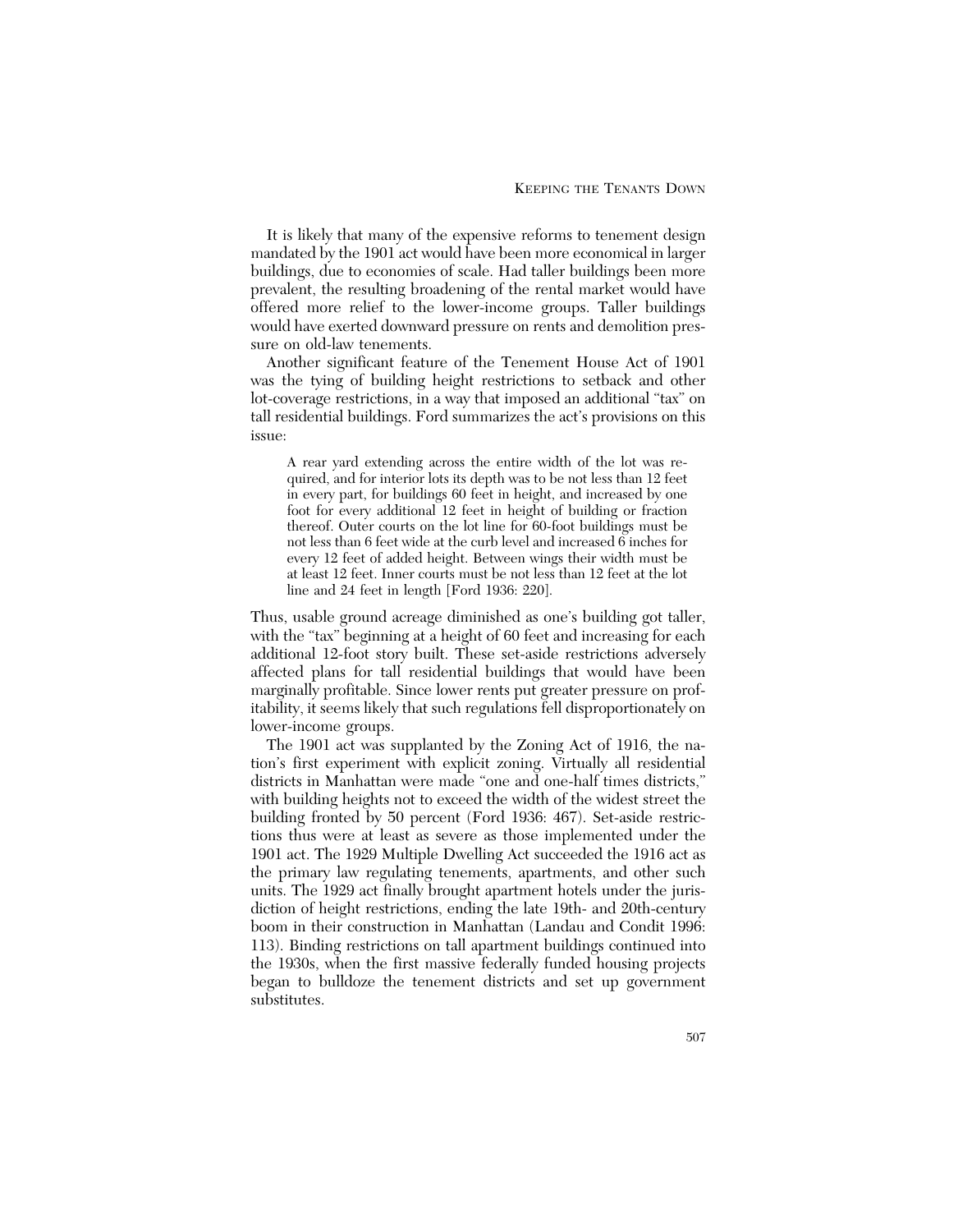## Conclusion

One of the features of New York's tenements during the 1900–30 period that has impressed modern-day historians of Manhattan is the extraordinary staying power of the tenement house system as a means of housing the poor. Many, perhaps most, of the tenements housing the poor in 1930 had been built before the Tenement House Act of 1901. Despite their shoddy construction and run-down nature, tenements built before 1901 (old-law tenements) were an excellent investment through at least the first three decades of the 20th century. As the *New York Times* wrote in 1920, "It is the old, unsanitary firetrap tenements that are the slowest of all buildings in the city to yield before the wreckers" (quoted in Jackson 1976: 180). The standard explanation of this extraordinary phenomenon is capitalist exploitation of the poorest citizens. However, in the context of economic theory, it seems clear that what actually was being observed in this era is owners of old-law tenements earning substantial economic rents due to restrictive regulations. Among the most prominent of these regulations were those that banned or restricted the construction of tall residential buildings.

Secure in their niche of supplying housing to the very poorest citizens, old-law tenement owners needed to fear only city and state government initiatives, not the potentially far more threatening private-sector initiatives that might have—but could not by law—come from new types of residential building construction. As Manhattan grew and real estate became successively more expensive, the need to construct tall buildings became ever more pressing if a project were to succeed financially. From 1885 onward, however, legally imposed height limits prevented entrepreneurs from meeting that need. The result, in large part, was that a 19th-century housing mainstay—the tenement house system—survived virtually unchanged well into the 20th century. Markets do fail to develop when governments outlaw them.

### References

- Burrows, E. G., and Wallace, M. (1999) *Gotham: A History of New York City to 1898*. New York: Oxford University Press.
- DeForest, R. W., and Veiller, L., eds. (1903) *The Tenement House Problem, Including the* Report of the New York State Tenement House Commission. Vol. 1. New York: MacMillan.
- Ford, J. (1936) *Slums and Housing (with Special Reference to New York City): History, Conditions, Policy*. 2 vols. Cambridge, Mass.: Harvard University Press.
- Heights of Building Committee (1883) *Report on Elevated Dwellings in New York City.* New York: Evening Post Job Printing Office, 1 July.